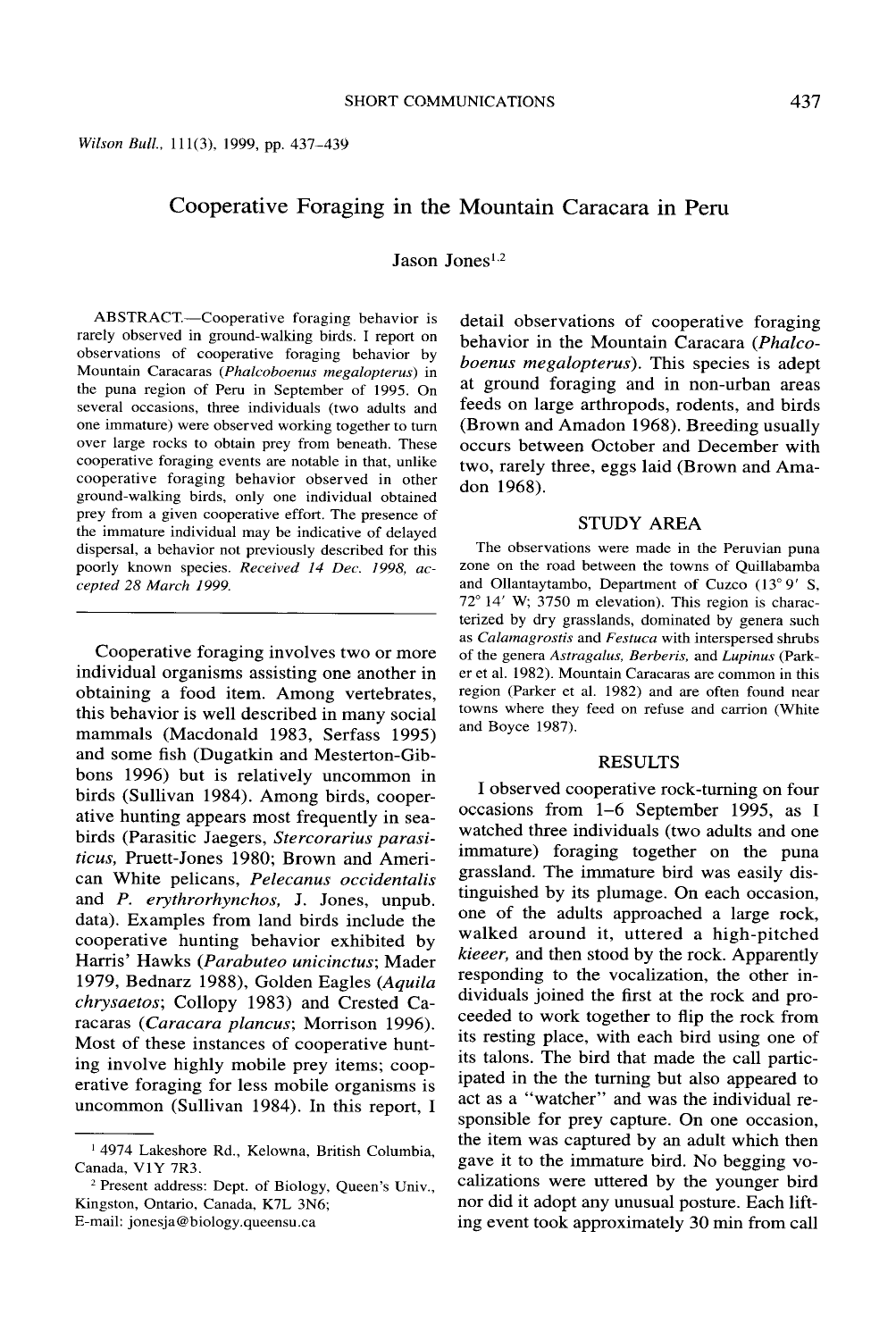**to prey capture. This species, although a ground-foraging specialist, has weak legs (Brown and Amadon 1968). After examining**  the rocks (approximate dimensons  $30 \times 20 \times$ **10 cm), I do not believe that one individual could have turned over any of the rocks by itself.** 

**At no time during the days of observation was the immature bird more than 100 m from one or the other of the adults, although the adults were often separated by distances up to 500 m. In a series of 12 one-hour watches (n = 4 for each individual), I determined that the two adults appeared to spend more time foraging than did the immature bird (adult = 68.6%, imm. = 52.3%) although the differ**ence was not statistically significant  $(x^2$  = **3.334, df** = 1,  $P = 0.067$ .

**Subsequent investigation revealed that worms or arthropods could be found under most (19 of 24) of the rocks in the vicinity; several of the rocks (5 of 24) also hid rodent runways. Examination of the surrounding grassland showed that prey items of a similar size but different taxa (e.g., grasshoppers rather than millipedes) were available without rock lifting.** 

#### **DISCUSSION**

**Unlike most land bird species, Mountain Caracaras were not using cooperative foraging behavior to pursue and subdue large, highly mobile prey items. Rather, they required cooperation to obtain access to otherwise inaccessible prey items. While the turning over of small rocks was one of the main foraging behaviours exhibited by these individuals, the cooperative rock-turning events did not occur within the set watches and did not seem to represent a major foraging strategy for these individuals. The main difference between the cooperative behavior observed in Mountain Caracaras and that observed in other cooperatively foraging birds is that only one individual obtained food from a given foraging event; Harris' Hawks, for example, share large prey that are cooperatively caught (Bednarz 1988). This disparity in obtaining a food reward may even out over time (e.g., one of the four prey items was given to the immature bird) but there apparently is often no immediate reward for some of the individuals participating. That individuals are willing to help without a re-** **ward is perhaps indicative of the length of time these birds remain together as a foraging unit; that is, an individual is willing to help today because its turn will come eventually (see Tiivers 1971 for discussion of reciprocal altruism).** 

**Congeners of the Mountain Caracara hatch their eggs in December and fledglings are usually independent by March (Brown and Amadon 1968). As my observations took place in September, the immature member of the trio was probably a chick from a previous breeding effort and its presence, therefore, may represent delayed dispersal. Delayed dispersal is fairly common in Neotropical raptors (Mader 1981). How common delayed dispersal is in Mountain Caracaras and how it may affect the incidence of cooperative foraging, is uncertain.** 

## **ACKNOWLEDGMENTS**

I thank J. Barg, E. Carruthers, F. Chavez-Ramirez, **D. Jones, W. Rendell and four anonymous reviewers for providing helpful comments on earlier drafts of this manuscript.** 

## **LITERATURE CITED**

- **BEDNARZ, J. C. 1988. Cooperative hunting in Harris' Hawks (Parabuteo unicinctus). Science 239: 1525-1527.**
- **BROWN, L. AND D. AMADON. 1968. Eagles, hawks and falcons of the world. Vol. 2. McGraw-Hill, New York.**
- **COLLOPY, M. W. 1983. Foraging behavior and success of Golden Eagles. Auk 100:747-749.**
- **DUGATKIN, L. A. AND M. MESTERTON-GIBBONS. 1996. Cooperation among unrelated individuals: reciprocal altruism, by-product mutualism and group selection in fishes. Biosystems 37: 19-30.**
- **MACDONALD, D. W. 1983. The ecology of carnivore social behaviour. Nature 301:379-384.**
- **MADER, W. J. 1979. Breeding behavior of a polyandrous trio of Harris' Hawks in southern Arizona. Auk 96:776-788.**
- **MADER, W. J. 1981. Notes on nesting raptors in the llanos of Venezuela. Condor 83:48-51.**
- MORRISON, J. L. 1996. Crested Caracara (Caracara **plancus). In The birds of North America, no. 249 (A. Poole and E Gill, Eds.). The Academy of Natural Sciences, Philadelphia, Pennsylvania; The American Ornithologists' Union, Washington, D.C.**
- **PARKER, T A., III, S. A. PARKER, AND M. A. PLENGE. 1982. An annotated checklist of Peruvian birds. Buteo Books, Vermillion, South Dakota.**
- **PRUETT-JONES, S. G. 1980. Team-hunting and food sharing in Parasitic Jaegers. Wilson Bull. 92:524- 526.**